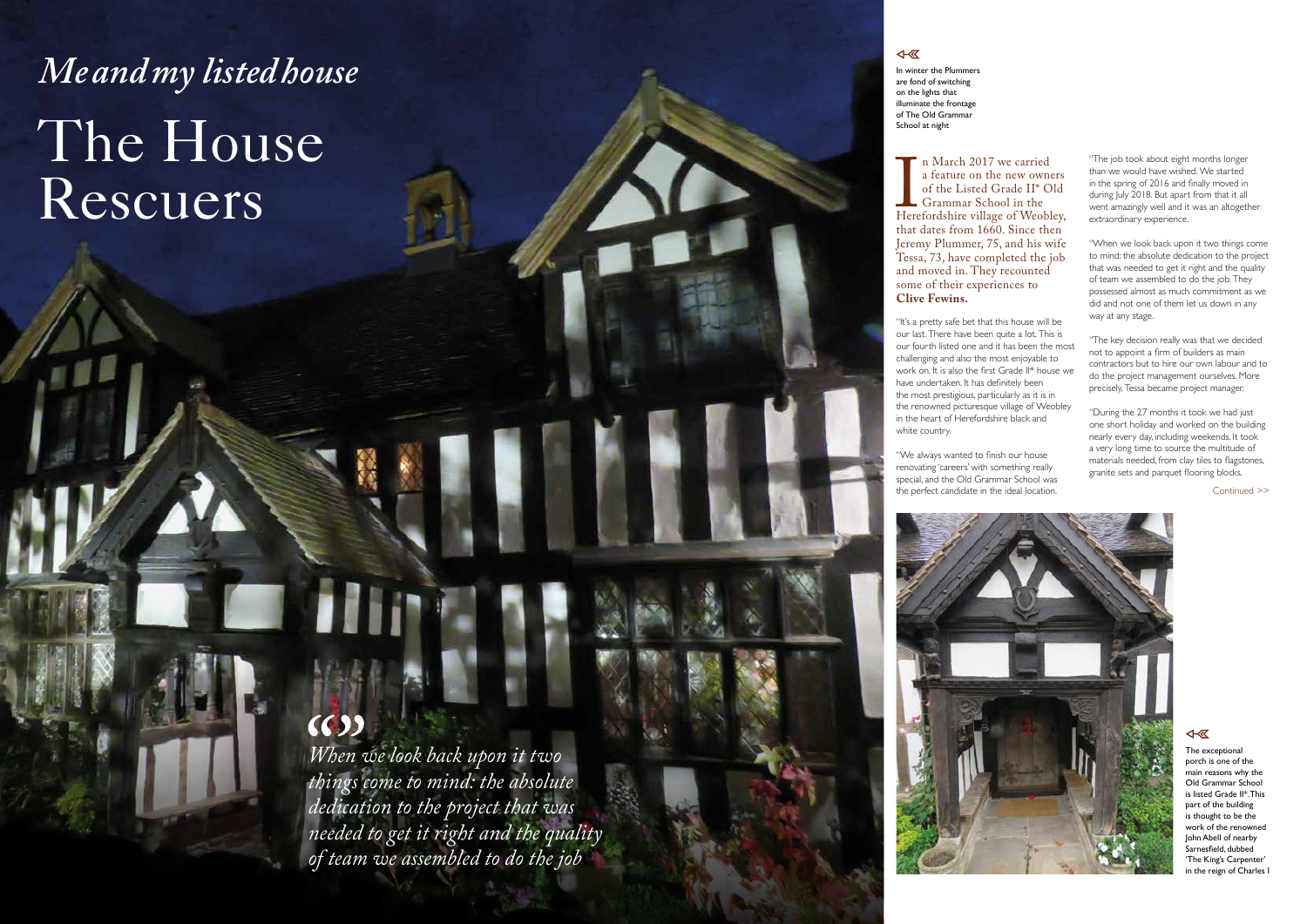#### ME AND MY LISTED HOUSE

### $R$

## ADVERTISING SPACE

Continued >>

"The tasks that faced us varied from pleading with suppliers to hit near impossible deadlines for things we needed for the next stage, to clearing up long after the building team had departed every day. There was always a mountain of problems to solve.

"Our aim was to achieve the highest possible standard. This was something we had set our minds on all along, as well as being necessary to meet the rigorous demands of Historic England, who sent an inspector out and had overall control of the project over and above our local conservation officer.

"The Old Grammar School was built around 1660.The founder was William Crowther (it is also known as Crowther's Free School), a retired London haberdasher who lived locally. His annuity provided £20 annually towards the maintenance of an 'honest and able man,' well grounded in Latin and Greek, to be master to 15 boys, 10 from Weobley, three from Wormesley, and two from Wootton. Records show that it continued as a school until the late 1880s, when it became a private house.

"The entire downstairs space was the schoolroom. Upstairs was partitioned off. The larger room was a dormitory for the boys. The other side of the partition was the master's private room, where it is believed he slept. Today it is our bedroom.

"The building is Grade II\* listed because it has an exceptional frontage, with most of the original windows intact and a porch with unusual carving of extremely high quality. The porch and carving is thought to be the work of the renowned John Abell of nearby Sarnesfield, dubbed 'The King's Carpenter' in the reign of Charles I.

> "At the north end a former external stone WC and washbasin attached to the house

"We had realised for several years that the Old Grammar School would be ideal as a last project, not least because it is far smaller than the nearby house we had been living in for 23 years, with a much smaller garden. It is also in a village with a regular bus service, shops, doctors, dentist, churches, pubs and restaurants.

 $\Delta$  The main downstairs room today. Many  $\bigotimes$  people say that the interior looks as if it has been unchanged for many years. The entire downstairs space was originally the schoolroom

"The previous owner, a lady of 94, had died in September 2014, having lived here alone for 60 years, so you can imagine how run-down the building was. We managed to purchase the building in a private sale from her executors. "All along we were aware of the challenges, one of the greatest of which was the slope of the old oak floorboards on the first floor. This was corrected with great skill by our





wonderful carpenter, Steve Ingram. Another major challenge was presented by the reclaimed parquet floor tiles – they came from a redundant church in Gloucestershire – that we bought on the day we completed the purchase of the building in September 2015.

"We decided on underfloor heating, which meant that all 3,542 parquet tiles had to have a slice taken off from the rear with a circular saw in order to remove the tar that previously fixed them down. Completing this was a huge task – so was digging up the concrete floor that had been laid sometime in the building's past, to allow our team to install underfloor heating. Likewise preparing the ground floor for relaying.

"We could have wept when we saw a mini digger inside our beloved old school bashing away at the concrete floor. Today the parquet floor is the reason so many people say that the interior looks as if it has been unchanged for many years.

has been replaced by our garden room, which incorporates a study area and a cloakroom. The Historic England inspector was emphatic that this should be glazed in order to show the outside structure of the building, now enclosed by the garden room. So to keep ourselves as private as possible in this room and in our small garden we erected stone boundary walls and tall electric gates.

"Apart from the parquet floor we are particularly proud of the panelling that divides the kitchen from the rest of the ground floor, another excellent find early on in the project. It came from an old house in Wales and we found it in a reclamation yard near Abergavenny. It cost £2,200.

The downstairs scene in July 2106, when the concrete floor of the main area downstairs was being removed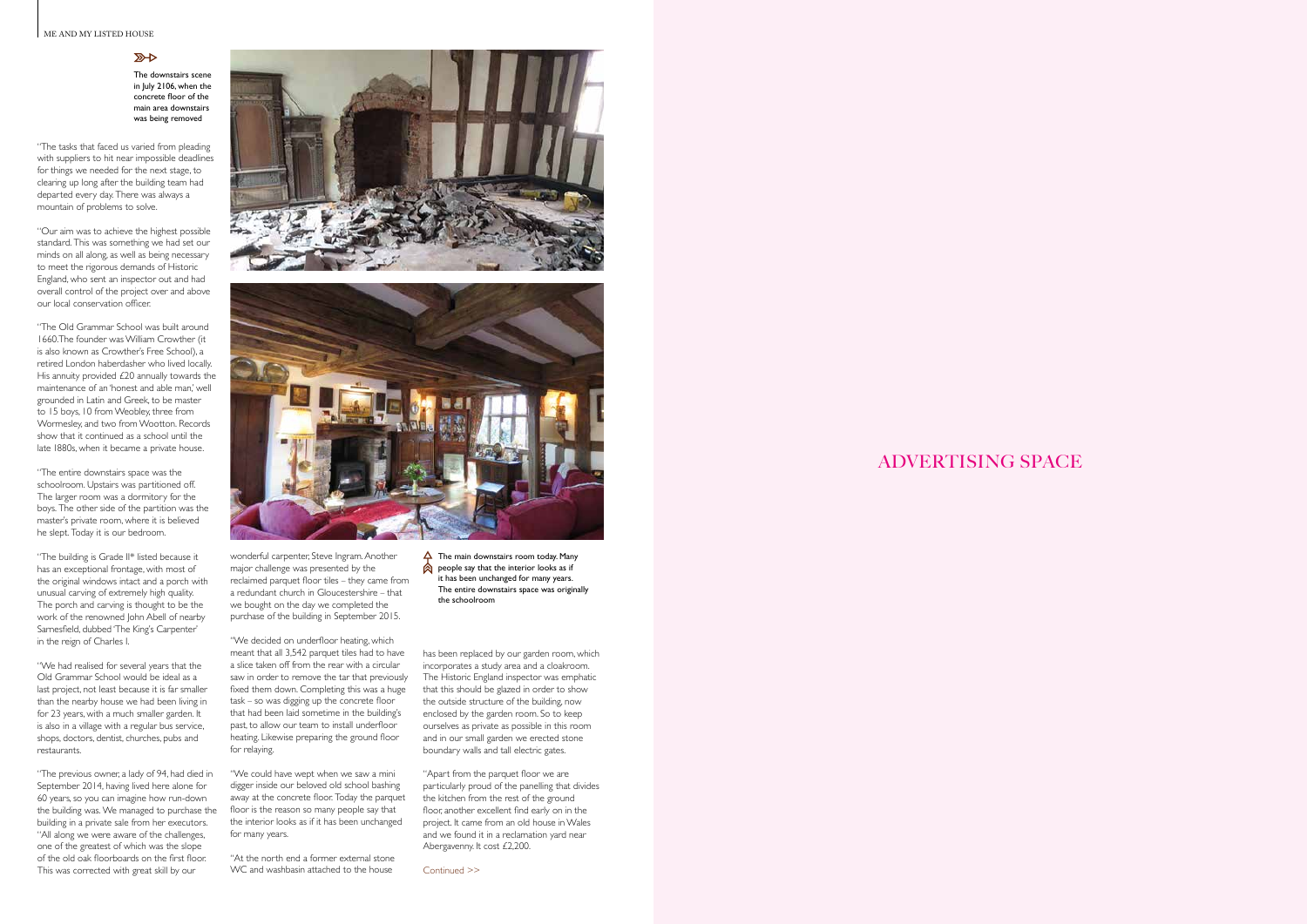#### ME AND MY LISTED HOUSE **A HYMN TO THE ARTS & CRAFTS MOVEMENT**





肏

 $\bowtie$ 

## 4- 区

## ADVERTISING SPACE

The garden room at the north end occupies the space formerly occupied by an external stone WC and wash basin attached to the house. The room incorporates a study area and a cloakroom. The Historic England inspector was emphatic that this room should be glazed in order to show the outside structure of the building

"We were especially fortunate that most of the lovely antique furniture we have acquired over the years since we renovated our first listed house – in Hampshire in the 1970s – looks so good in The Old Grammar School. "Our next house was also Listed Grade II. It was cruck-framed and much larger. We stayed 18 years and spent most of that time bringing it round to what we wanted. We then both retired – we worked respectively as a fire officer (Jeremy) and a senior night sister at Southampton General Hospital – and moved

to a large listed oak framed house in a hamlet

five miles from here.

Griffiths, who managed, with his assistant Ryan Continued >> "Then we found two remarkable guys, Will Gardiner and Gareth Gwatkin, who made the extremely authentic-looking Jacobean style dark oak staircase, and electrician Terry

Prosser, to conceal absolutely all the electric wiring: a major achievement.

"But The Old Grammar School is the gem of all our listed homes. It has the most original features, and a most interesting history. It is wonderful to muse over the boys who studied and slept and got into trouble here – and what happened to them!

"We think another reason the interior has settled in so well is the plasterwork. We were extremely lucky to get lime plaster expert George Hill to work on the project. He has a huge amount of experience in achieving the sort of rugged finish that the wattle and daub panels probably had on the inside, and avoiding the look of a standard modern smooth gypsum finish that can look so inappropriate in old listed houses.

"The other key member of the team was stonemason Martin Bufton, the senior and most experienced member of the team.



"There were other specialists who proved invaluable. Glass expert Jim Budd used a copper foiling technique to fuse together many of the cracked and broken small diamondshaped panes of historic glass so that the maximum possible amount of it is still present in the leaded lights in the front elevation.

"We really do believe they all loved working here. So did our old friend architect Peter Enticknap, who carried out all the liaison with Historic England and the local planning authority.

"We also had two friends – both former neighbours and extremely practical guys –

A view of the rear soon after work began in Spring 2016

One of the two guest bedrooms